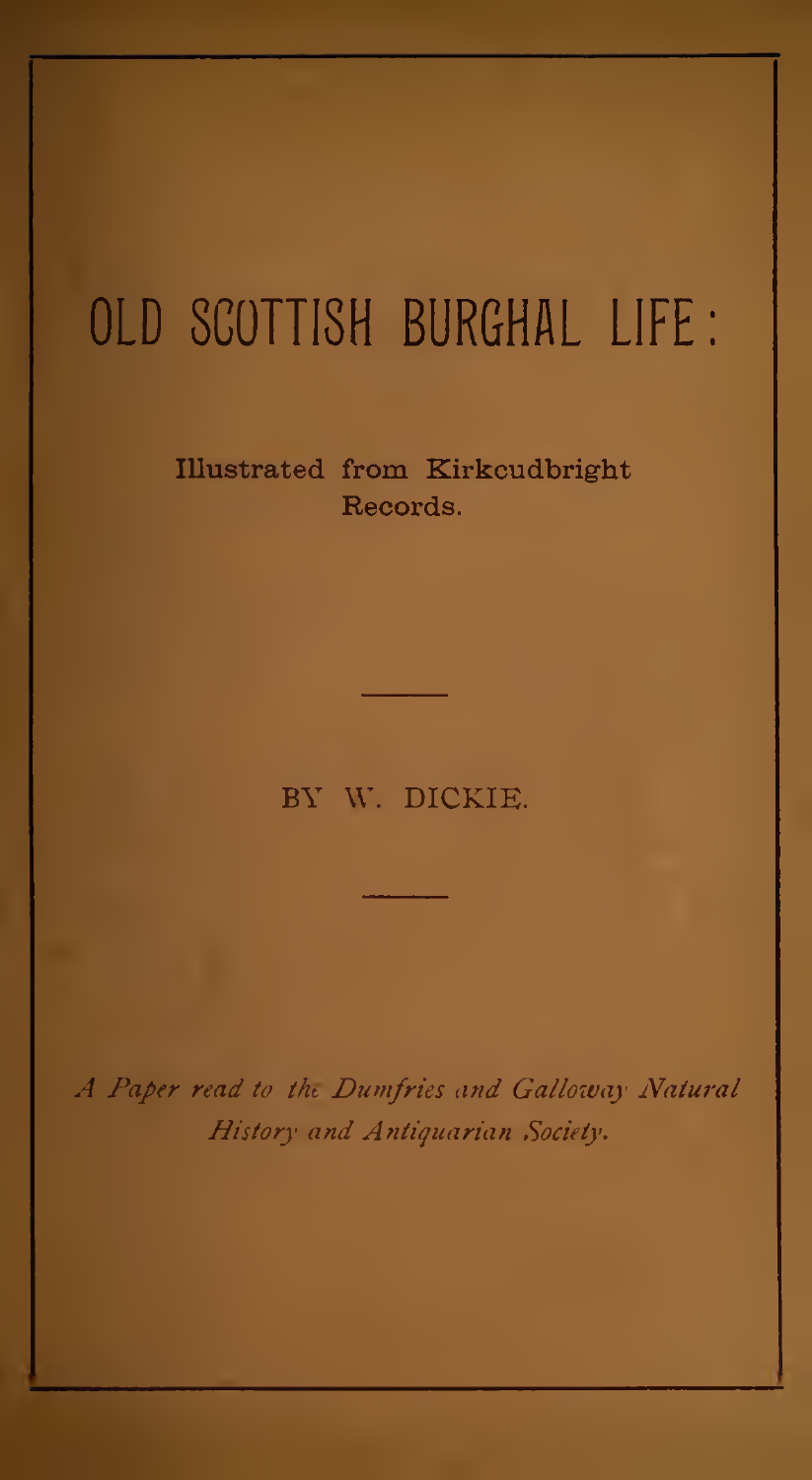## Old Scottish Burghal Life

Illustrated from Kirkcudbright Records.

by W. DICKIE.

I propose to place before you extracts from the earliest extant records of the Town Council of the royal burgh of Kirkcudbright. These are selected from a manuscript volume of minutes of proceedings covering the period from 1576 to 1682.

First I shall deal with the Constitution and Functions of the Council itself.

#### CONSTITUTION OF THE TOWN COUNCIL.

Even at a much moreremotedate than that with which we here start there had been a wonderful development of representative institutions in the towns of Scotland. The earliest exist ing charters to royal burghs, belonging to the eleventh and twelfth centuries, confer the right of electing councillors and magistrates<br>upon the "haill communitie." To this upon the "haill communitie." phrase Mr Cosmo Innes has attached the re stricted interpretation—" the whole body of qualified burgesses ;" but the popular franchise, whether it were as broad-based as the language of the charters indicates or narrowed to the circle of burgesses, was superseded in the fifteenth century by a system of nomination, known as that of the close corporations. The change was bronght about by Act of Parliament ; and the particular mode of appoint ment in use during the period with which we are concerned was regulated by an Act of the Convention of Burghs passed in the year 1552. That Act directs that the "anld Conncil"<br>shall choose the new on the Wednesday before the feast of Michaelmas (29th September) that the two bodies shall meet jointly on the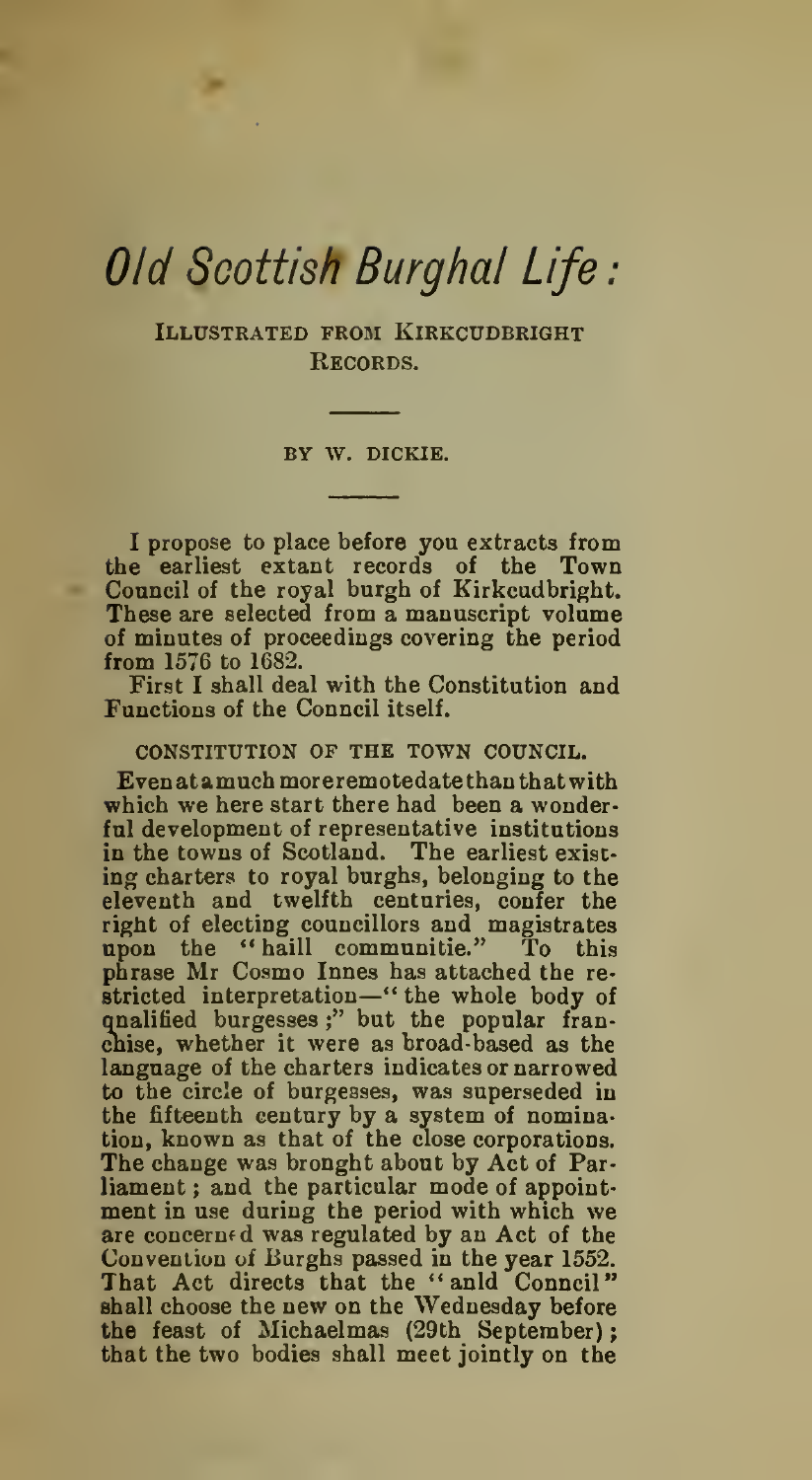next Friday to choose leets of candidates for the various offices of Provost, Bailies, Treasurer, and Dean of Guild; and that on the Tuesday following Michaelmas, the old Council and its child, the new, shall again convene, having this time associated with them the Deacons of Crafts, to make the final election from the leets thus drawn up. In the case of Kirkcudbright, however, there were no Deacons of Crafts until 1681, when the trades were first incorporated.

The first of the Kirkcudbright minutes is of date 3d October, 1576, and is a record of "the chesing of the office men." This is the first: "The qlk day Robert M'Clellane is chosin dene for ane yeir, and sworne." Entries in identical terms follow with reference to other appointments in the order given, viz.

Herbert Gledstanis and Jon Meckill, bailies.

Thomas Andersoun, clerk.

Johnne Crauford and three other "officiaris."

Thomas M'Clellane of Bomby, Provost.

Johnne Gledstaines, thessaurar.

Thomas Cant, kirkmaster.

Then comes a list of the Council, which consists of the Provost, the two Bailies, and the councillors. It will be observed that neither the Dean nor the Treasurer is of the Council. This first, "Thomas M'Lellen"—to use the spelling of the name adopted by himself—was afterwards knighted, and was the father of the first Lord Kirkcudbright. The castle which he built still stands in the town over which he ruled. Of the Bailies, Herbert Gledstanis sat in the Scottish Parliament as the burgh's representative. It would appear that the hon. member's education did not include the art of writing, for he was one of four members of the Convention of Burghs in 1582 who subscribed the Acts then passed " with our hands at the pen, led by Johnn Guthrie, notar, at oure command." The deficiency was one which he shared with the commissioner from the city of Glasgow.

#### OFFICIALS OF THE TOWN.

The Council seems to have possessed an ample establishment. In addition to the

## THE LIBRARY UNIVERSITY OF GUELPH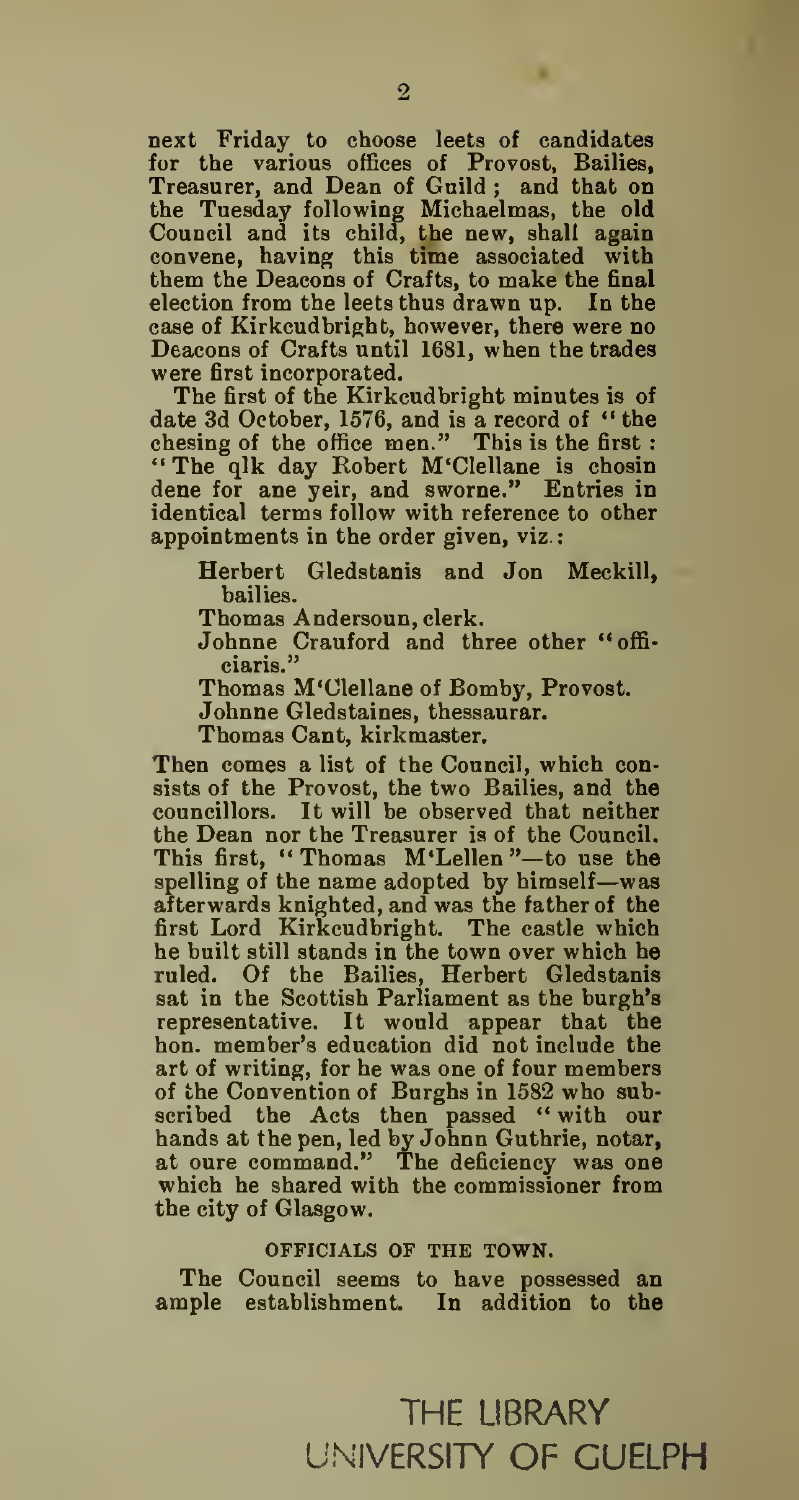officials mentioned in the minute <sup>I</sup>have quoted, and the executioner, to be afterwards referred to, we have a record, first in 1600, of the appointment of a drummer and a piper. The former was to get £10 of fee "and his meit through the town," feeding apparently at the tables of the burgesses turn about. Whether he was expected to provide music for the feast with his drum does not appear. Those who had not houses were to pay him 3s 4d per day for his food ; and any who refused were to be poinded for double that sum. The piper was a functionary of older standing. In 1581 his remuneration was fixed at £5 per annum, but it seems to have increased. In 1600 it was stipulated that he was to receive '• his dewtie usit and wont," and the drummer and he were to " pairt (or divide) the yule wages betwix them," this no doubt being some perquisite at the Christmas season.<br>The "Kirkmaster" corresponded to some extent to our modern beadle. The "tounship" in 1578 ratified an act of the minister and elders directing that he was to be paid ijs for ilk marriage and xijd. for the baptisme of ilk substantious mann's bairn, vjd for the simpl (simple, *i.e.*, common) folk; the kirkmaster fylland ane forme and buik to the bryd grura and bryd, and [certifying ?] thairin to the solemnizatioun, and haifand ane besein and towell to the baptisme." At a later appoint ment it is minuted that the kirkmaster is to ring the church bell, and also to " ring the burriall bell throw the toun when nytboris [that is inhabitants] deceisses, and to mak the graiffes, for the qlk he sall haiff of ilk deceisset honest man vjs viijd." The Council also appointed a " knok-keeper," or keeper of the clock, and to one holder of the office of kirk master, who would seem to have been in the building trade, payments were made, under the title of " wardane," " for the mending and uphalding of the kirk and for the tolbuith mending." Then in 1598 the court was equipped with an official corresponding to our procurator-fiscal. In that year Robert Bell<br>was elected " pr. for the common weill, and he to expone, delait [prosecute], and reassoun upoun alleffairis tuching the weill of this burgh and commounis of the same."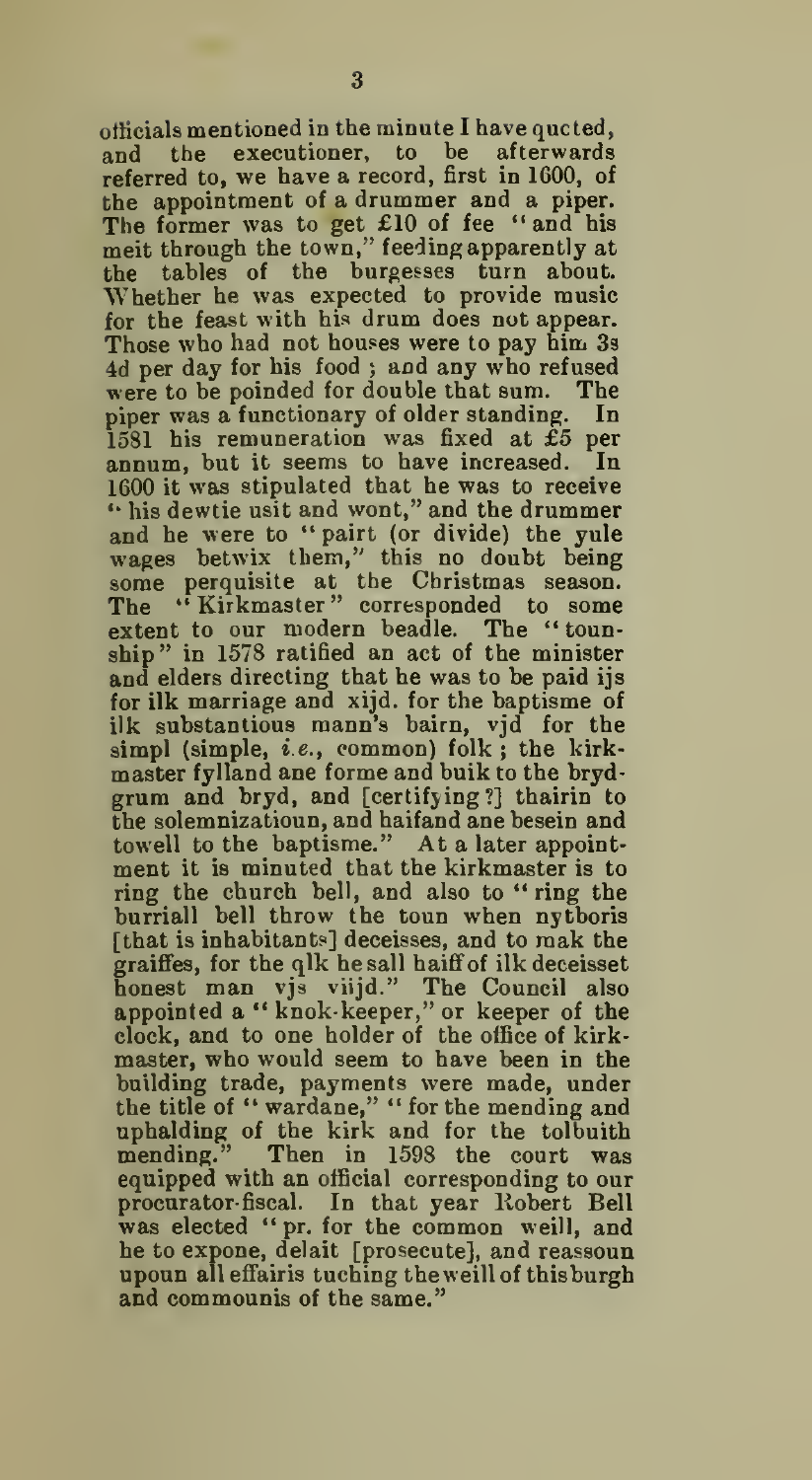### THE COUNCIL'S RELATION TO CHURCH AND EDUCATION.

The Council had even more intimate rela tions with the Church than those implied by the appointment of the beadle and the upholding of the fabric. In the year 1580, at the " eldaris to the Kirk," to hold office for one year ; but this appears to be a solitary entry of the kind. If they did not appoint the minister, they regulated his income ; in 1602 they stipulated to pay the Rev. Robert Glen dinning £100 a year. And they did their best, according to their light, to secure him a con gregation. An Act of the Council passed in 1596 imposed a penalty of forty pence on all<br>persons who should "ban, sweir, curs, raill, or speik any evill or profane speichess eontempteuselie, or flyte on the gait" (brawl on the street). It further directed that all the in habitants should attend the Church services twice every Sabbath, " befoir and efter none," and should also "convene to the examination is ilk day being advertissit," under a like penalty of forty pence for every absence. The " examinations " would be special diets fixed for the catechising of the flock by the minister ; but there were regularly, in addition to the Sabbath services, two preachings on week days, Wednesdays and Fridays.

The Council also appointed the schoolmaster, and sometimes they conferred the office on the parish minister. Mr. James Dodds was one of these reverend pluralists ; and the Council and community, in whose name the appointment runs, undertook to pay him as schoolmaster a salary of twenty merks, with £3 additional for " chalmer maill," that is house rent, and he was to receive a quarterly fee of 12d "of ilk toun bairn that he leiris" (learns). A minute of slightly later date, and relating to the incumbency of a successor, shews that the recovery of the fees was sometimes a matter of difficulty. " And the toun bairnis to pay thair quarter feis afoir the terme, and gif they pey nocht within ten days efter the terme, the said James to expell thame furth of the scule." A successor in the ministry, Mr David Blythe, was also the schoolmaster, and it was stipulated that he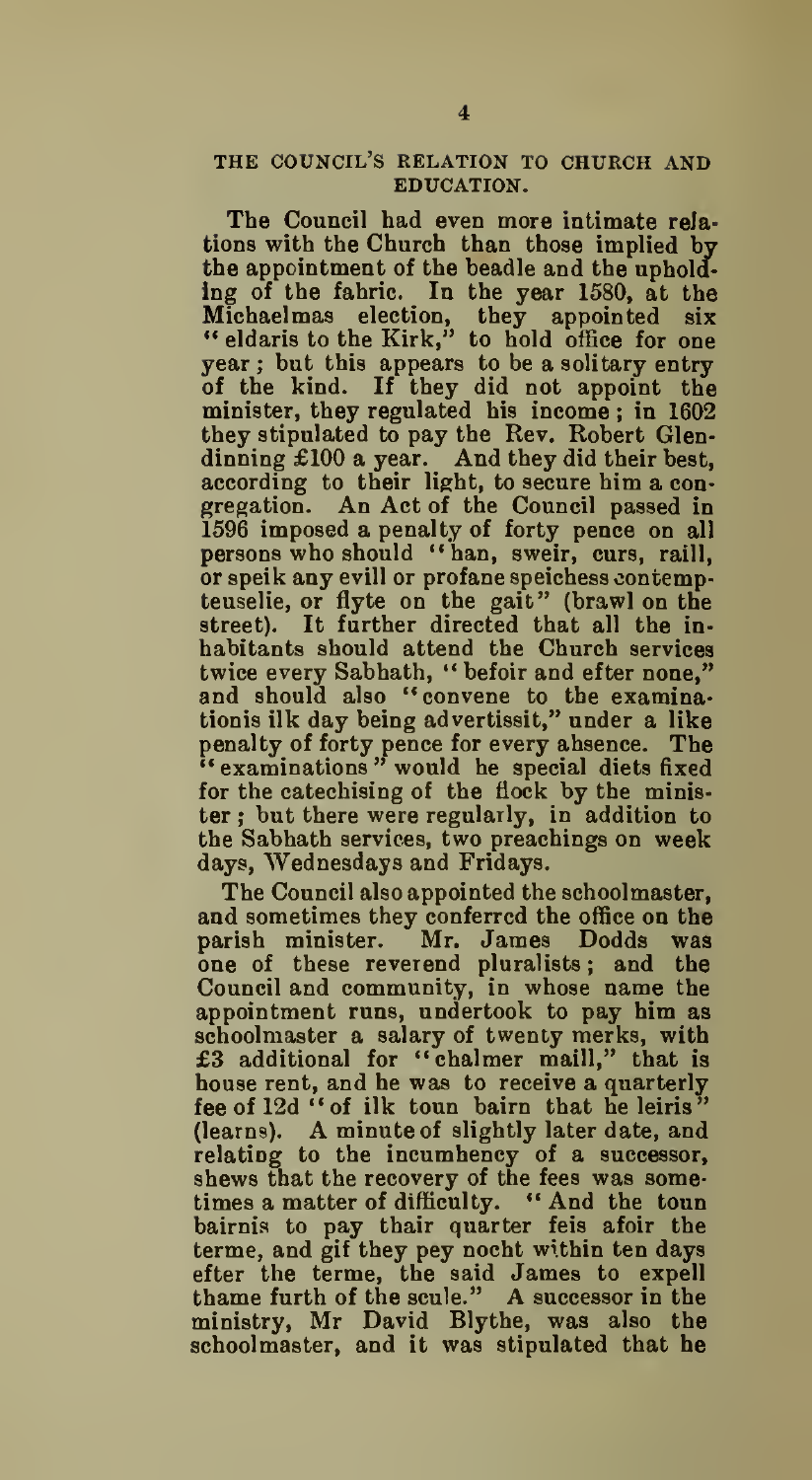should have under him " ane sufficient learnit doctor" as assistant. But the Council did not find the dual appointment satisfactory, and after a trial of sixteen months they dis charged him " as schuill Mr, in respect they haid fund him insufficient to wait thairon, because of his office of ministrie and uthir effairis."

## PAYMENT OF THE BAILIES—CUSTOMS OF WINE AND SALT.

The work of criminal jurisdiction appears to have been left to the bailies. The dispenser of justice was considered not unworthy of his hire, and that hire took a very curious form. The Provost, Bailies, Council, and "haill communitie," assembled on the 18th of April, 1594, did statute and ordain " that ilk baillie now and in all tymes cuming, at ilk meltat, [i.e., meal], viz., at dennar and supper, ane quart of wyne of ilk schip that cummis within this port with wyne, so lang as the schip is in leiffing thairof, conforme to auld use and wont." Following upon this we have orders of the court upon protesting shippers to de-liver over to each Bailie and the town clerk two quarts of wine for each of four days occu pied in discharging the cargo, and decisions that burgesses of the town as well as strangers are liable for the impost. The magistrates and burgh officers were also entitled by old custom to a duty in kind on imported salt and on victuals generally. This is incidentally disclosed in a minute of 5th October, 1597:

"The quhilk day the Provost, Baillies, Connsall, and communitie of the said burgh, understanding that the bailzeis of the said burgh and officiaris of thesameare diminishitof ane pairt of the old custome salt, has thairfoir statnte and ordaint that the balyeis present and to cum, ilk ane of thame, sail haif for thair fyall [salary] yeirlie the soum of v. lib. [£5]; and appointis and ordains the officiaris to haif eqly [equally] amangis them, of ilk<br>persoun that beis chargit in the tolbnithe, iijs. iiijd. [3s 4d], for trubil or uther occasionn, for<br>thair fyall. But [without] prejndice awayis [always] to the peck of victuall appoint for thame for ilk boit [boat] that cummis in with victuall."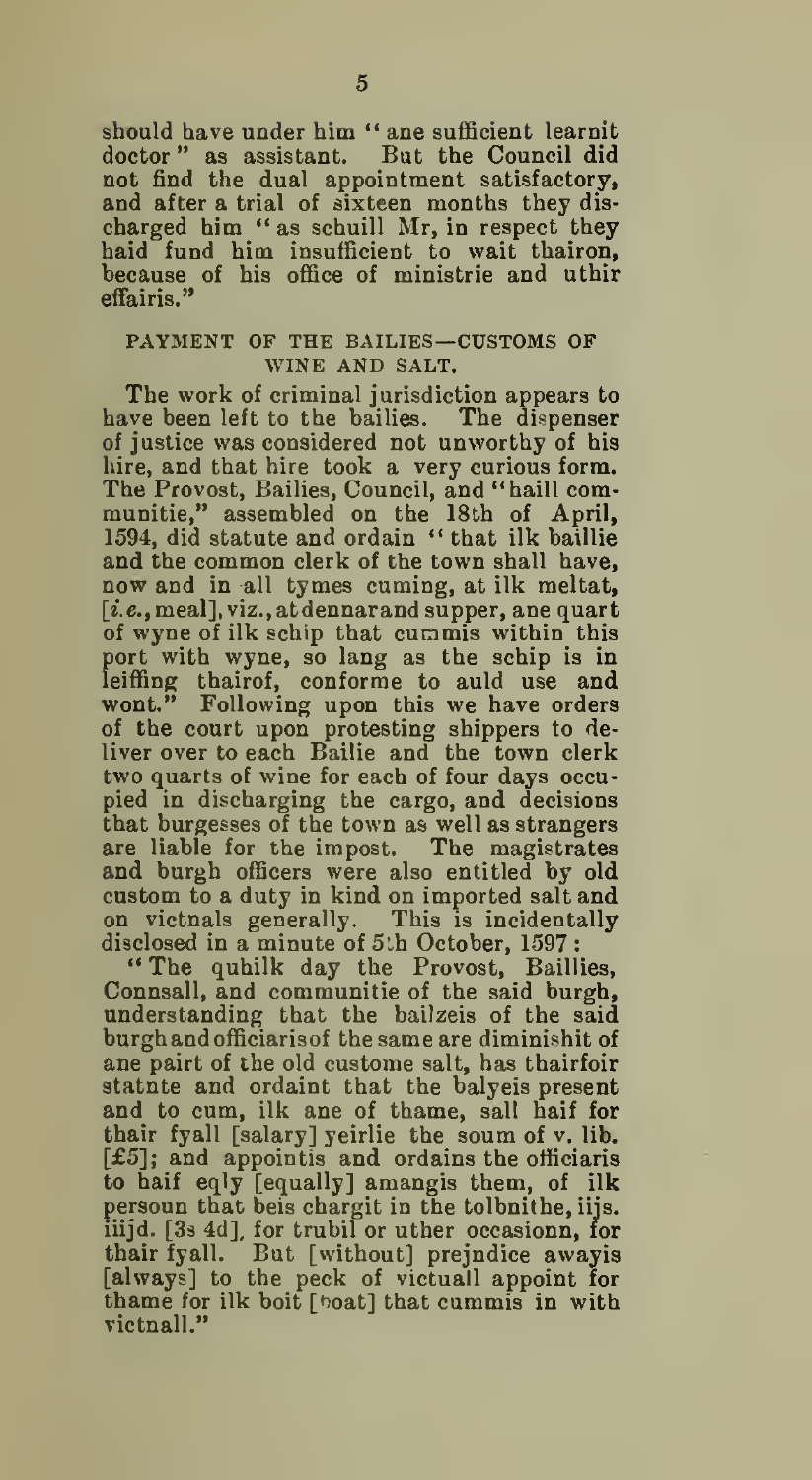This arrangement had not, however, been<br>satisfactory, and a year later an attempt was made to put things on a better footing by making the hard-worked bailies a present of the fines —"unlaws'' they are called—which were recovered, and in consideration of this they were to give up their £5 salary. The minute bears that they were to receive " the unlaws of all bluids, bluid-wytes [terms de scriptive of assault to the effusion of blood], unlaws of straikis [common assaults, <sup>I</sup> suppose], deforcements, dissobedience of magistraitis or offieiaris in thair office, or injurious speichis to bailies or sik lik." curious and comprehensive catalogue ; but it does not appear to cover all cases for which fines might be imposed ; for example, it does not at least in set terms extend to the class of offences of which we have just read-cursing, railing, aud "flytiog on the gait." At an earlier period (in 1584) the fines had been farmed out to William M'Ghie and Thomas Hall for £28.

Civil suits were disposed of in the burgh courts, frequently before an assize or jury. In one case, for example, concerning a charge of forestalling the burgh in purchasing a cargo of wine, it is recorded that " the Provost and Balyeis selectit the said former assysis, being unsuspect burgesses of the said burgh, to tak cognitioun and tryall thairanent." The pro ceedings were conducted with considerable formality, there being references to written pleadings. One Hercules Hay, an innkeeper, figures as pursuer in several actions. One of them was decided in the manner which still obtains in regard to prescribed accounts. was referred to the defender's oath. " quha, being rypelie advjsit thairwith," made oath that she owed him nothing, "boit that it was all payit qlk sche ressavit ; quhairfoir the judges absolvis hir simplicitir thairof." Hercules was a man of substance and laird of Castledykes, which he had let on lease to a brother. He sued that brother's widow for He sued that brother's widow for past due "maill," or rent, of the land, and also for delivery of certain personal property of his deceased brother, which he claimed as "airschip." It is curious to read in the inventory of the articles, along with a " pleuch, pleuch graith," and measures and implements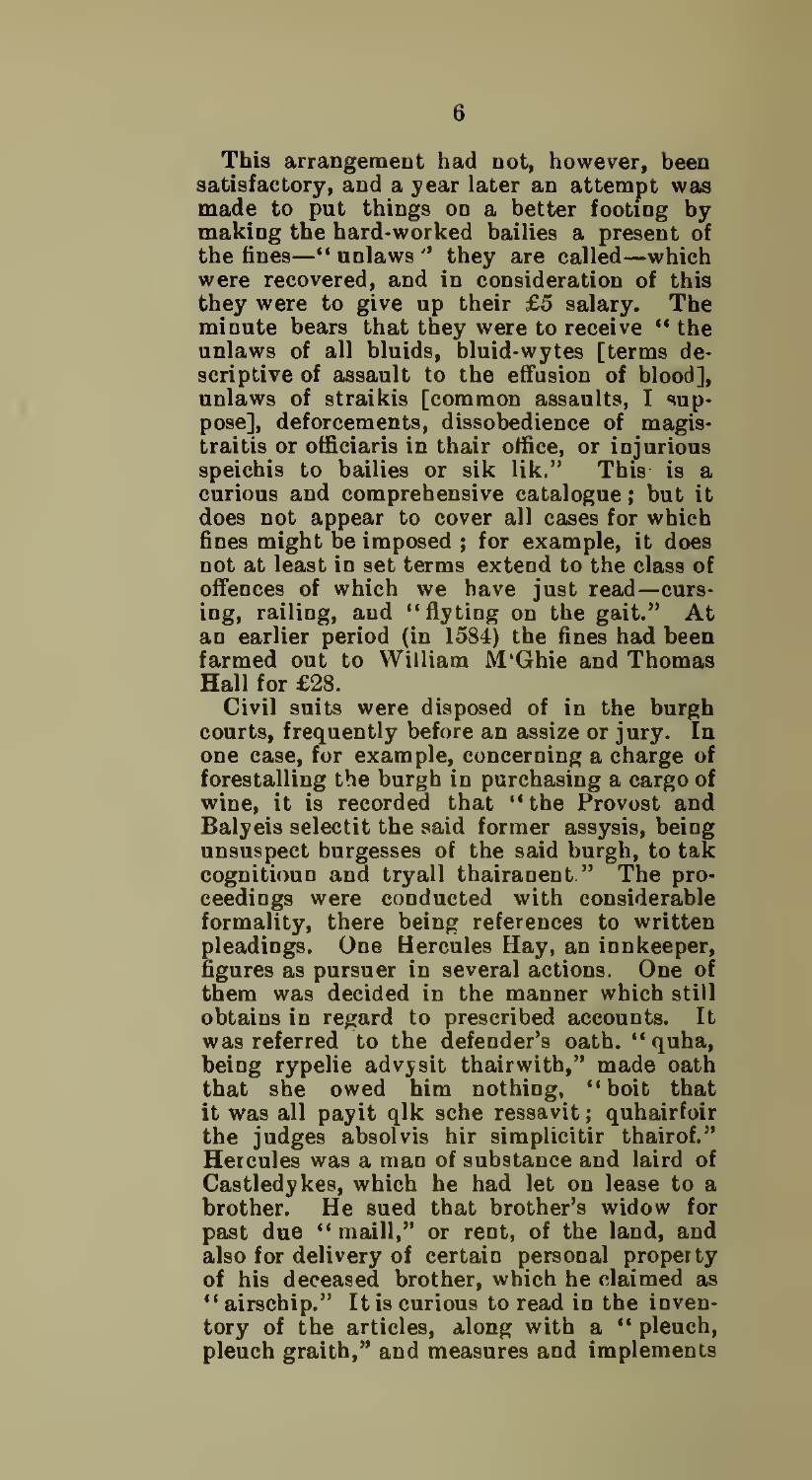of various kinds, such an entry as this : " Item, ane cuntar burde carvit, with tabill and ches, pryce ten merks." "Tabillis" is an ancient term for the game of draughts, and we have in the carved centre board, the " tabill," and the chess the necessary provision for still popular forms of fireside recreation.

The magistrates felt themselves burdened with the number of suits brought before them. and as a check to frivolous litigation it was enacted (February, 1580) that every pursuer who lost an action (" tynis " is the expression used) should pay a penalty of eight shillings. They were, nevertheless, jealous lest their tribunal should be deserted in favour of a rival jurisdiction, and another of the Burgh Acts provided " that na persoun indwellar within this burgh mak ony complent to ony out toun maister [magistrate ?] for ony caus or occasioun, or move thame to seik relief of the stranger [?]; bot that they meine [i.e., complain] thameselffis to the saidis Provost and Bailzies, the ordinar judges, ffor decisioun, and put order to qtsumever actionn, quarrel], or controversie thair fallis out betwix nychtbor and nychtbor ; and quha deis in the contrair sall pay xl. lib. money of unlaw, tyne thair fredome, and be banishit the toun for evir."

#### BARBAROUS PUNISHMENTS.

Banishment from the town was a common form of punishment, and it was frequently accompanied by personal chastisement of a severe nature. Thus, on 17th February, 1588, John M'Come was sentenced to be " scurgit throw the toun and brunt on the schouder, and thairefter banishit the toun for evir," for " sundrie crymes and innormeteis," which are not particularly specified. At the same sitting of the court four women—Jonet M'Burnie, Kate M'Morrane, Mey Forsythe, and Jonet M'Lene—for "sundrie abhominabill crymes and evill deidis, qlkis wer notour and sufficientlie provin," were ordered to remove them-selves out of the town " the morne, in the morning, with ba $\alpha$  and baggage; and gif they failzie thairin, the saidis judges ordanis thame. and ilk ane of thame, to be apprehendit and tane, and thaireftir the said day to be scurgit and brunt on thair schoulderis, as wes practeisit on Johnne M'Come, but paitialitie." In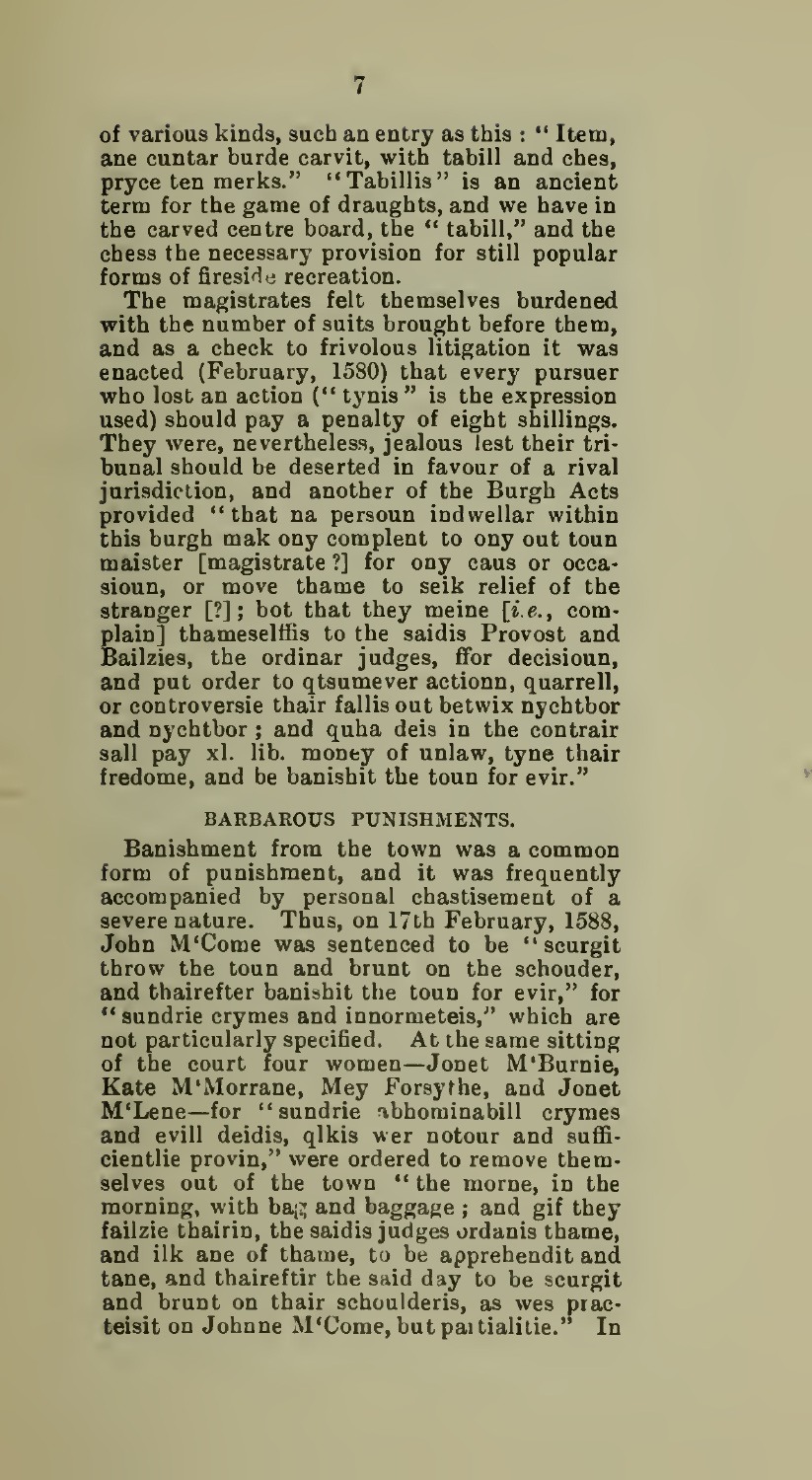the same month another person was sentenced to be banished from the town " in respect of diverss his evill doings, leiding ane ill lyfe and conversatioun." In March, 1600, the Council enacted that breakers of the seventh com mandment who were not able to pay the penalties imposed for their trespass were to have their heads " torkit" at the market cross on a market day, and were thereafter to be banished the town. Torking was a species of torture of the nature of pinching or puncturing.

#### TRADE IN WINE—INTERCOURSE WITH FRANCE.

In glancing at the trade of the burgh one is surprised at the extent to which wine figures in it. This, of course, is due to the fact that Kirkcudbright was a port, and there was a good deal of intercourse with France and other parts of the continent. The frequency of this intercourse is illustrated by an agree ment embodied in a record of the burgh court of the year 1581. John M'Cuffie, burgess of Kirkcudbright, and Thomas Masonn, burgess of Ayr, " Scottismen," thereby acknowledged to have received a certain quantity of wine from Anthony Sympsoun, merchant in Dieppe, who is termed a "Frenchman," but whose name suggests recent naturalisation, and they oblige themselves or their heirs to pay the price to him at Rochelle or Bordeaux, or in any other part of France where they might happen to meet him or any person having power to act on his behalf, before the Fastern's Eve next ensuing. This same Masonn and another burgess of Kirkcudbright consent to decree passing against them in the burgh court for a sum of about £2900 as the value of a cargo of wine and salt brought in a Dundee ship. We have references to trade with "the Isles," or Hebrides, from which salt was brought, and to the arrival of a ship " of Pit tinweme" laden part with wine and part with iron.

#### A "FORESTALLER."

It was one of the privileges of the corporation of a burgh that it had a right of pre-emption on all goods brought to the market. To infringe this right was to forestall the town, and forestallers were sharply dealt with, as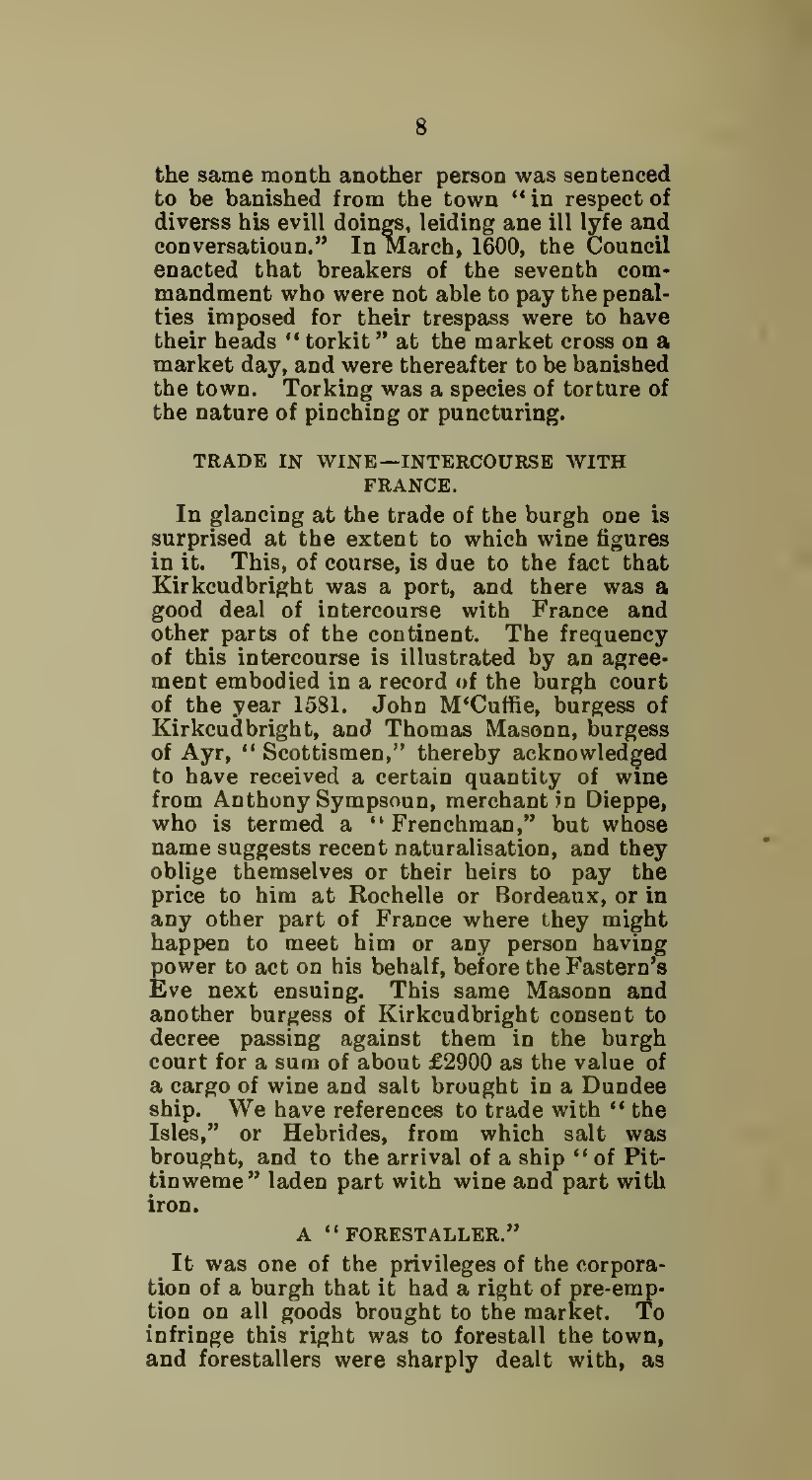one Robert Edgar, a burgess of Dumfries, found to bis cost. A cargo of wine had been brought to the port by Henry Osborne, a bnrgess of Ayr, and he offered it<br>to the magistrates on behalf of the town<br>at £90 per tun. It was refused at that figure, and the bargain seems to have hung fire. The vendor had apparently considered it "off" altogether, for he sold the wine to Edgar. Thereupon the magistrates proceeded against the purchaser as a forestaller. They offered to let him off easily by paying him whatever figure he had promised to buy at. But Edgar would not forego his bargain. He had reason to repent his obstinacy ; for the charge against him was brought to trial before the magistrates and an assize of " unsuspect bnrgesses," who found him guilty; and the court declared the wine to be " confiscat and escheatit to our soverane lord's behove and thairis ;" in what proportion is not stated, but it may be presumed that the town retained at least the lion's share of the prize.

#### FIXING THE PRICE OF WINE, BREAD, CANDLES, AND ALE—PERIODS OF SCARCITY.

In harmony with the spirit which animated the national legislature of the period, the Magistrates and Council intermeddled in many matters which are now recognised as falling properly within the sphere of private enter-prise and individual judgment. To fix the price of commodities was regarded as one of their ordinary duties. In 1582, for example, they directed that no Bordeaux wine was to be sold dearer than 33 6d the pint, under pain of confiscation of the hogshead. "The assize of bread " was a regular institution in burghs and in various minntes we find the price of an article variously styled " the caik" and " the quarter caik " fixed at eightpence. Occasional reference is made also to " the candill," which in two years is to be sold at 2s 8d per pound. The figures, of course, refer to the Scotch coin age.

But the most regnlar entry of this nature has reference to the "assize of ale." It was the custom in the month of October, when it had been ascertained what the nature of the harvest was, to fix the figure at which the ale, brewed from the oats grown in the district,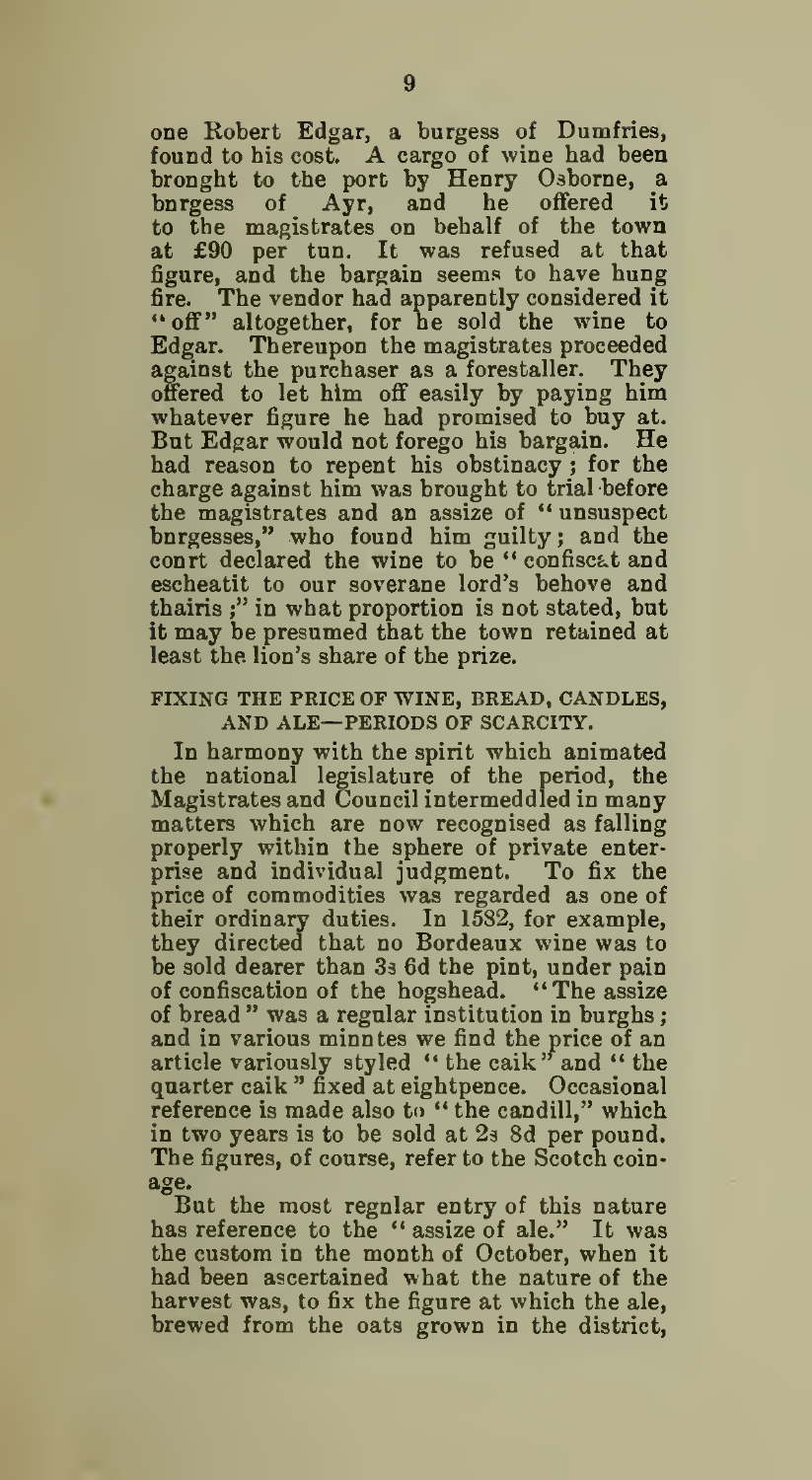should be sold during the succeeding twelve months. <sup>I</sup> quote in full a quaint minute on this subject. It relates to the year 1578. " The qlk day the Provost, Bailzeis, Coun-

sall, and commounitie, haiffand considderit the fertilitie of the ground this instant cropt and the cornis being weill collectit and gadderit, be ressoun of the gude harvist (thanks unto the Lord), haiffand also herd be report of utheris that nocht onelie this countrie but all other countries within this realme, and utheris with out the same, also adjacent thereto, hes in lykeways prosperitie and welth of the saidis cornis ; quhairby it apperis to thame na derth is lyke to be this instant yeir, and also herand tell that the aill is sauld in Drumfreiss for four penneis the pynt : Ffynds thairfoir that the aill may be sauld for iiijd [fourpence] the pynt within this burgh, gude and sufficient: Thairfoir statutes and ordains that no oistlair within this burgh sell aill derar nor the said pryce for ane yeir, under the pane of xxs. [20s] for the first fait, and the nixt fait doubland, and the third fait tripland, and taking out also of the rest of the aill to the mercat croce, and be delt thair to the pure [poor] : Provyding that it sal be lesum [lawful] to the saidis oistlaris to tak vd [fivepence] for ilk pynt qll [till] Setturday at evin nixt is: and ordains the Deane to pas with diligence to the countrie and put siklyke ordeir to the oistlaris therein."

The thankfulness expressed for the abundant harvest and the safe in-gathering may in this connection raise a smile. But we must bear in mind that the state of the corn crops was at that period a matter of the most vital concern to the whole community. Deficiency meant not simply the possible inconvenience of a slight rise in price ; but, if the shortcoming were serious, it involved literal famine. There was no potato crop on which to fall back ; foreign countries could not redress the balance by sending of their surplus ; and the means of internal communication were so limited and slow that a supply would be obtained with difficulty even from other parts of our own country which might have been less affected by an adverse season. In these circumstances periods of scarcity, more or less general, were of frequent occurrence in both Scotland and England. No wonder, then, if the community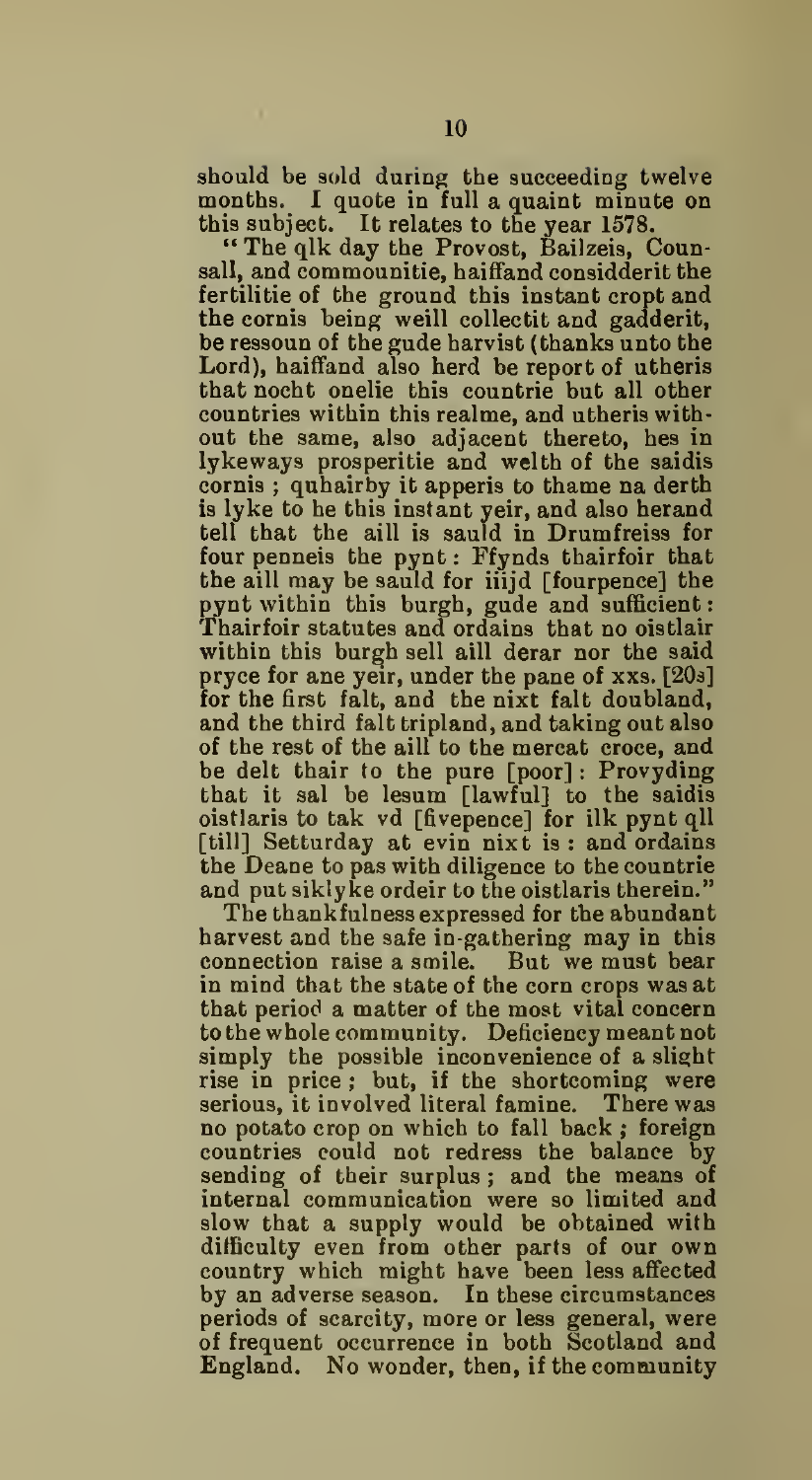were devoutly thankful that for one year at least they were free from fear of dearth.

This was the last of a series of fat years. In 1579 the lean cycle began with a rise to six pence. By 1595 the piice had trebled, the pint then selling at twelvepence. Scarcity and high prices, operating on human cupidity, had the usual effect of leading those who had supplies to hold them back in the hope of reaping still larger profit from the greater ex tremity of the community. Penalty clauses were inserted in the annual Ale Act to check this practice. The minute of 1599, for ex ample, directs that " na oistlar reteine aill in their houss abone ane galloun, but sell the same to all nychtboris, gude and sufficient, under the same pane [£5], deilling of the aill at the croce [giving it away, that is, to the populace], and discharging [that is, foi bidding them] of forther brewing." Those years of distress synchronise with a similar experience throughout the country. The year 1597 in particular is emphatically characterised by Professor Thorold Rogers, in his valuable book on " Work and Wages," as one of " fearful famine" throughout England; and the following year was remarkable in Scotland for the general blighting of the crops.

#### FREQUENT OCCURRENCE OF "THE PEST."

A terrible accompaniment of recurring famines was. "the pest," or plague. There was in the burgh an hospital known as " the Pest-house." We find the Council on the alert to prevent the introduction of the malady from other places. On 22d January, 1577—or, according to our present calendar, January, 1578, for the legal year was then reckoned from 25th March—order is made that " nane within the burgh travell nor trafik in Ingland, nor on the boidouris thairof, for the pestis causs [because of the pest], qlk is in the saidis bordouris, under the pane of tinsall of thair fredome ; and that nane reset ony travellaris out of Ingland, nor bordouris thairof, without ane sufficient testimoniall, under the pane of ten punds."

In 1585 Kirkcudbright itself had been visited. On the 9th of March, 1586 (1585 according to the reckoning of the period) the Council made arrangements for pay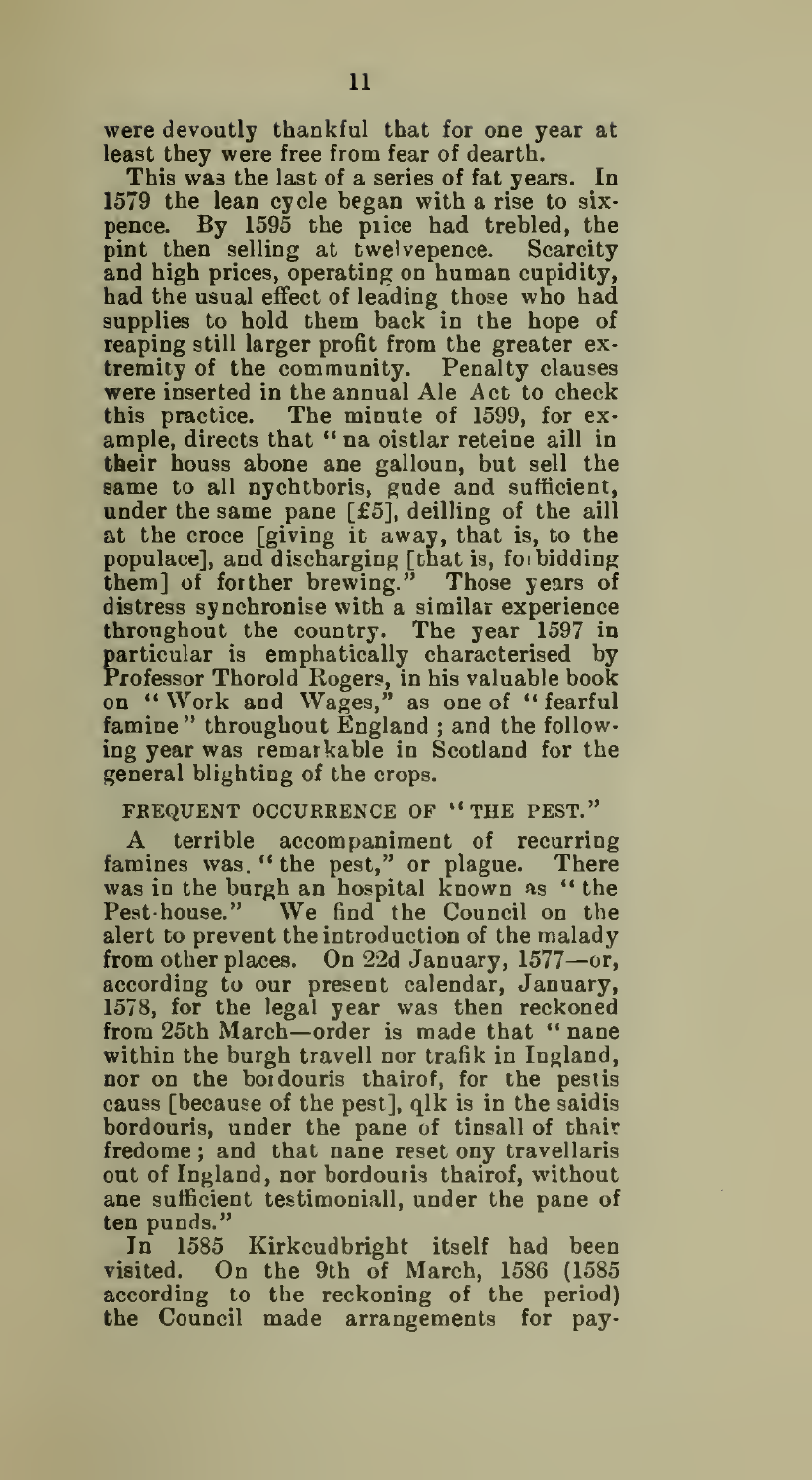ment of fees due to " the clengeris," these being persons employed to use means for the recovery of those afflicted with the plague. The town lands of the Borelands and Millflat were then let out to the burgesses in "skairs" or small plots ; and in order to raise the neces sary money the Council directed that each holder of these lands was to pay two years' rent in advance. They were more peremptory in their demand than a modern Chancellor of the Exchequer, for they enacted that the money should be paid over to the collector "betwix and the morne at evin," under pain of their skairs being declared " vacant and in the toun's hands." In October of the same year the Council voted an honorarium of five merks to "Jonet Mertene," for "certane plesirrs and guid service done " by her " the tyme of the pest, and for hir help."

Some years later the Council were in dread of a return of the pestilence, which had broken out in a neighbouring town. They cut off all intercourse with the afflicted place, and turned<br>the whole householders into a body of watchmen to see that the cordon was not broken. These precautionary measures are set forth in these terms, under date 20th April, 1599 :

"Understanding the pest being now ill in Drumfreis, and willing na resorting or traffik be betwix the said tounis for feir thairof, statutis and ordains that the haill inhabitants within this burgh that reasis reik thairin [a graphic expression designating a house- holder—the possessor of a hearth] wache in thair awin persoun, or ellis ane als [as] suffi cient in thair steid, atthesichtof the Baillies, under the pane of xl s. ilk fault and tynsall of their fredome ; and that nane hant or gang to<br>Drumfreis, or benethe the watter of Ur, or resset ony benethe said water, under the said pane, without consent of the Bailleis."

#### " WATCH AND WARD "—A FEAR OF INVASION.

In another minute dealing with the duty of \*' watch and ward " we seem to hear an echo of the fears of Spanish invasion which haunted the country even after the days of the Armada, while Scotland was distracted by the intrigues of noble factions. It is of date the day before Christmas, 1595, and it made order that watch was to be kept nightly by six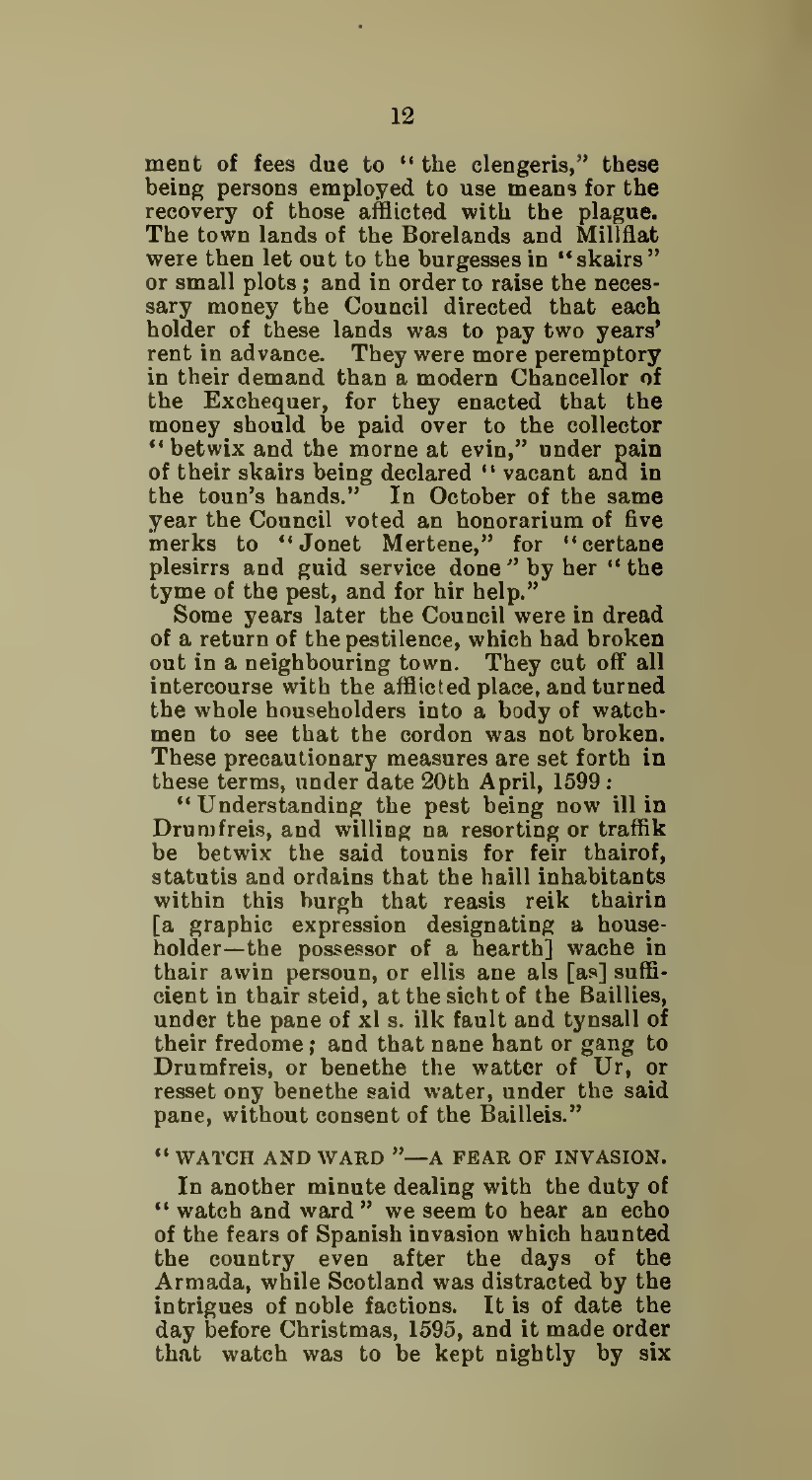armed persons to be chosen for that purpose by the bailies. Negligent watchmen were to be punished " in the stokis or gorgattis;" and their " puttar furthe" (the person, we presume, v ho had sent a negligent substitute) was to pay a fine of forty shillings. And " in case of ony tumoult or uproar in the toun, ilk persoun to be in reddiness, at ane schout or clink of the comoun bell, to ryss and cum to the gait boidint with wapponis, under the pane of tynsall of thair fredome and banischement of the town for evir, and also under the pane of ten pund of unlaw."

#### AMUSEMENTS.

We have already seen that the woithy burgesses of the sixteenth century relaxed themselves indoors with draughts or chess.<br>Of the fondness of the young men for athletics we have incidental evidence in several of the minutes. In 1597 the grass of the Friars' Kirkyard— that is the burial ground of the old church that stood where the castle now is was let to Thomas Hall on a nineteen years' lease, subject to these conditions, among others : that he was to build and maintain a dyke around it, but was to leave a style and door, which should be " patent" all day, but locked at night, " and it sal be lesum to the toun and young men thairof, to big buttis thairin and use archerie, and to repair and gang thairintill, as they haif occasioun : secludane [excluding] all players of futeball, cache-kyllis, and uthir games out of it, bot allanerlie [only] the buttis." "Cache-kyllis" allanerlie [only] the buttis." " Cache-kyllis" may be a local term for a primitive form of<br>lawn tennis, which in old Scotch was termed cache-pole or catch-pule. Archery butts or targets seem to have been provided elsewhere ; for in February, 1579, a disposition was granted to Robert Hall, burgess, of certain common land " beneth the toun and at the bnttis." The churchyard seems to have been a popular resort for purposes of recreation. In an earlier minute (of 1580) we find a prohibition against the playing of " the keich-ball upon the Freir Kirk, for demolishing the sklait thairof."

EARLY CLOSING OF ALE-HODSES. The civic rulers of those early days were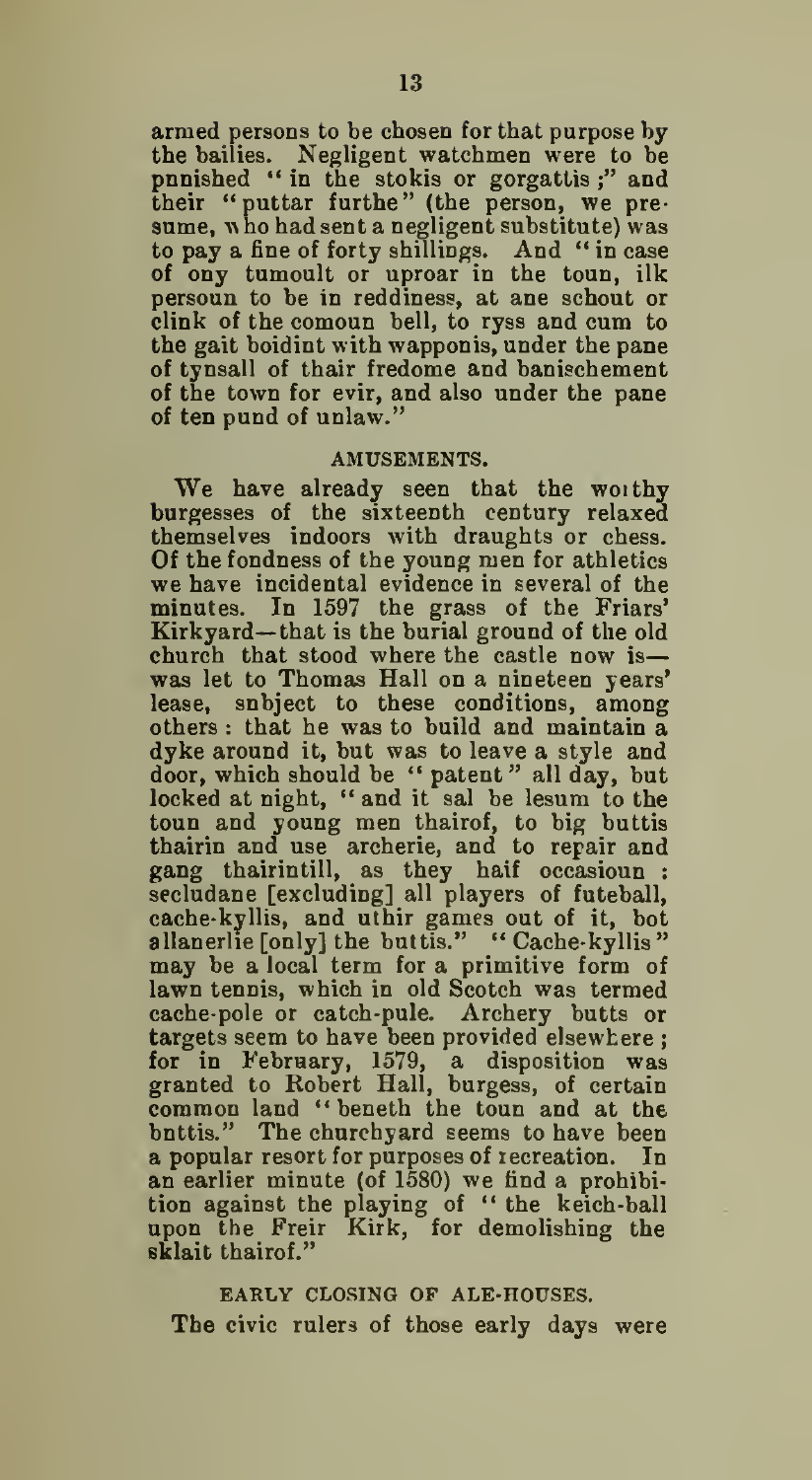alive to the importance of regulating the business of the ale-house keeper in other ways than fixing the price of his goods. It was an offence to be drinking in such a house " after ten horis at evin," and the penalty fell not on the keeper of the house but on his customers.

#### FORBIDDING USE OF BUTCHER-MEAT.

A curious enactment of <sup>a</sup> sumptuary character appears, with variations, in minutes of 1580, 1589, and 1595. Its purport is to forbid the eating of butcher-meat either on Friday or Saturday. " Oistlars," as the innkeepers are termed, are forbidden to " roist or seith" flesh on either of these days, and the owner of a house in which any is used is to be fined five merks. One of the minutes bears that the purpose of the prohibition is for the " downputting of dearthe." An Act of the Scottish Parliament of earlier date (1567) had forbidden the eating of flesh on three of the days of the week, for the vaguely expressed reason that " it is great hurt to the common weill of this realm, the indifferent and dayly eating of fleshe within the same."

THE BURNING OF A WITCH.<br>A superstitious belief in witchcraft possessed all classes of the people during the period over which this period extends. I have found no trace in the minute book of the cruel persecutions to which it gave rise. But there is extant an account of the Burgh Treasurer of Kirkcudbright for the year ended at Michaelmas, 1698, which throws a lurid light on this dark page of history. It contains a long list of items referring to the execution of a poor woman, Elspeth M'Ewen, belonging to Dairy, against whom the Kirk-Session of that parish instituted a prosecution on the accusation that she possessed and exercised the power of the evil eye. A special commission was issued to the Steward-Depute and various lay commissioners to try her, with a jury, at Kirkcudbright ; and on their sentence, confirmed by the Privy Council, she was given to the flames. We seem to hear them crackling and to see the tortured flesh shrinking as we read such callous entries as these